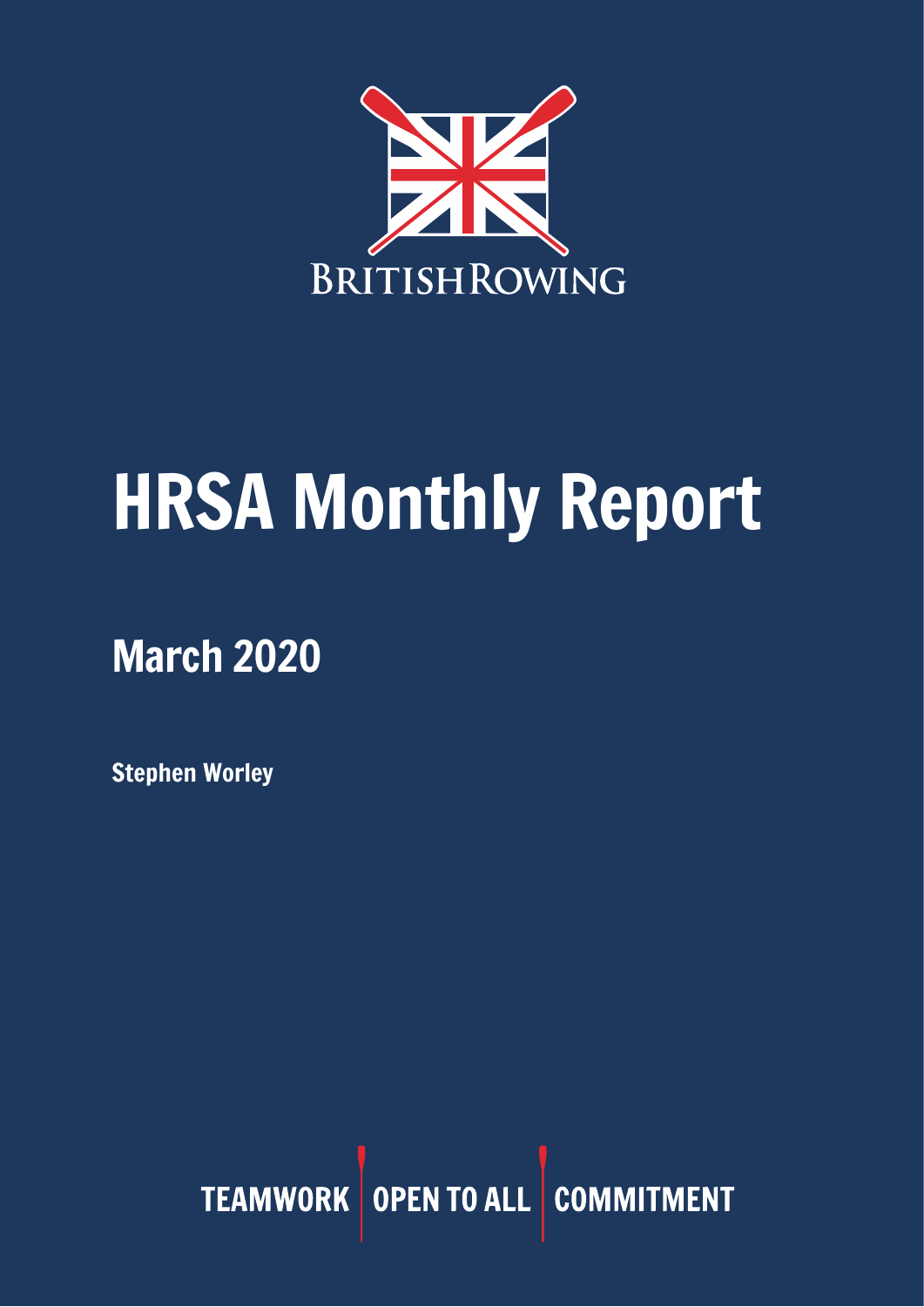#### Coronavirus

There have been several requests for advice on coronavirus (COVID-19). The response has been that the situation is changing rapidly and it is best to refer to the British Rowing latest advice to the rowing community, this is available [here.](https://www.britishrowing.org/2020/02/british-rowing-update-on-coronavirus-covid-19/)

#### Incident Reports in March

#### **Another Cardiac incident**

Last month I explained the concern about incidents with the potential for Serious Injuries and Fatalities (SIF) particularly in relation to serious cardiac arrhythmias on indoor rowing machines. There were two incidents of this type in February (one fatal) and there has been another in March.

In the latest incident the student collapsed on an indoor rowing machine and was treated with CPR and an Automated External Defibrillator (AED) at the scene, was taken to hospital by ambulance and received further treatment and survived. Counselling was offered to the staff and students affected.

This incident and the previous incidents were discussed with the Honorary Medical Adviser and the Indoor Rowing Team. Now that clubs have closed, it is understood that some rowers have taken indoor rowing machines home to train and some already have them at home. The consequence of a collapse at home, as compared with one at a gym or club, could be very significant as there may be nobody present to call for help and support the casualty.

It should always be remembered that exercise if good for both physical and mental health. Medical research shows that regular exercise, even vigorous exercise, is good for cardiac health. It is important to be a regular exerciser and to build the performance level gradually.

A Safety Alert entitled "Indoor [Rowing](https://www.britishrowing.org/wp-content/uploads/2020/04/Safety-Alert-Indoor-Rowing-is-good-for-you-March-2020.pdf) is Good for You" has been prepared and will be distributed soon, a copy is included with this report. This is intended for people who are training on indoor rowing machines at home.

#### **Incidents when training indoors**

Two incidents were reported when rowers were injured when training indoors. In one, a rower was doing step-ups and stepped back onto a water bottle. The rower was taken to hospital, was diagnosed with a broken metatarsal, and will not be able to put weight on affected foot for about 6 weeks.

In another incident a rower tripped on a slider (that the indoor rowing machine was placed on) causing a wound to her leg that required hospital treatment. She will need to return to hospital for further dressing/treatment

Please advise members to take extra care and to keep the area where then exercise tidy. At this time, hospitals have more important things to do than to treat easily avoidable iniuries.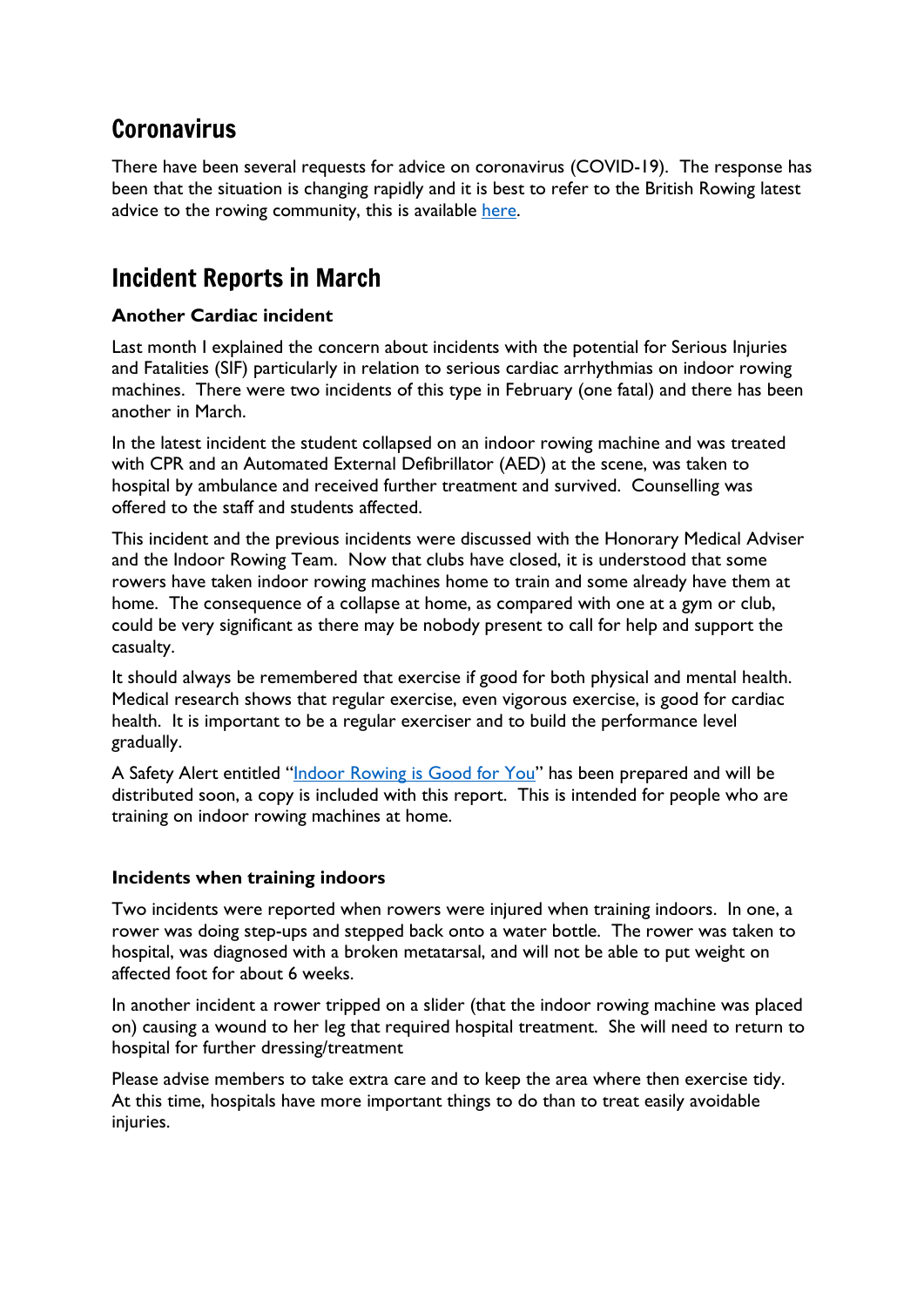#### **Check the shoes, not just the heel restraints**

A 2x with a beginner crew capsized and one of the rowers had difficulty in releasing a foot from a shoe. The heel part of the shoe was ripped. The shoes may have been too small for the rower but the condition of the shoe may have contributed to the problem. The rowers were rescued by the safety boat.

The faulty shoes have been removed from the boat. All the club's other boats equipment will be checked, and any faulty equipment will be replaced before the boats are used again. Rowers will be told again that they must check the boats before they go afloat.

#### **Boats capsize at frontstops**

There were two incidents where boats capsized partly because they tried to take a full initial stroke.

In one incident, an octuple had a pair of sculls removed because one scull had broken. The remaining rowers then set off downstream stopped at the catch and capsized . The crew stayed with the boat until being picked up by the lifeboat that arrived remarkably quickly after being called by the coach.

In another incident, a senior 4+ capsized on slightly choppy water. The crew climbed on top of the upturned hull and then the cox used her mobile phone in a waterproof pouch to ring the PLA to report the capsize. A men's 8 were close by and stayed alongside for 5 minutes until a passing clipper, police launch and PLA boat came alongside to secure a rescue of the five rowers. The police launch kindly secured the boat and blades and took it back the half mile to the club. The crew was delivered safely to land; being taken the last 300 meters by the RNLI boat that had also attended. In future the crew will perform stationary starts with two half strokes and then two three quarter rather than immediately starting with full slide stroke.

#### **Allergic reaction**

A rower suffered what was probably an allergic reaction when indoor rowing at a Rowing Club. She complained of pain in her eyes and tried to rinse them. This did not improve her condition and she was becoming quite distressed. Her eyes became swollen so that they were both closed, her arms and chest were blotchy, her hands were swollen and there was a tingling sensation in her throat. She was suffering from a rapid onset of the allergic reaction.

Someone at the club dialled 999, and took advice from the 999 call handler. This was to keep her sitting down, calm and to give her sips of water. A first responder arrived soon after and took over. An antihistamine was administered under the guidance and supervision of a paramedic. She was then taken to hospital by ambulance as a precaution. It is reported that later she was and recovering well.

The club should be congratulated for recognising and managing the rower's anaphylaxis so well. Members of the club kept calm, sought advice immediately, and followed that advice.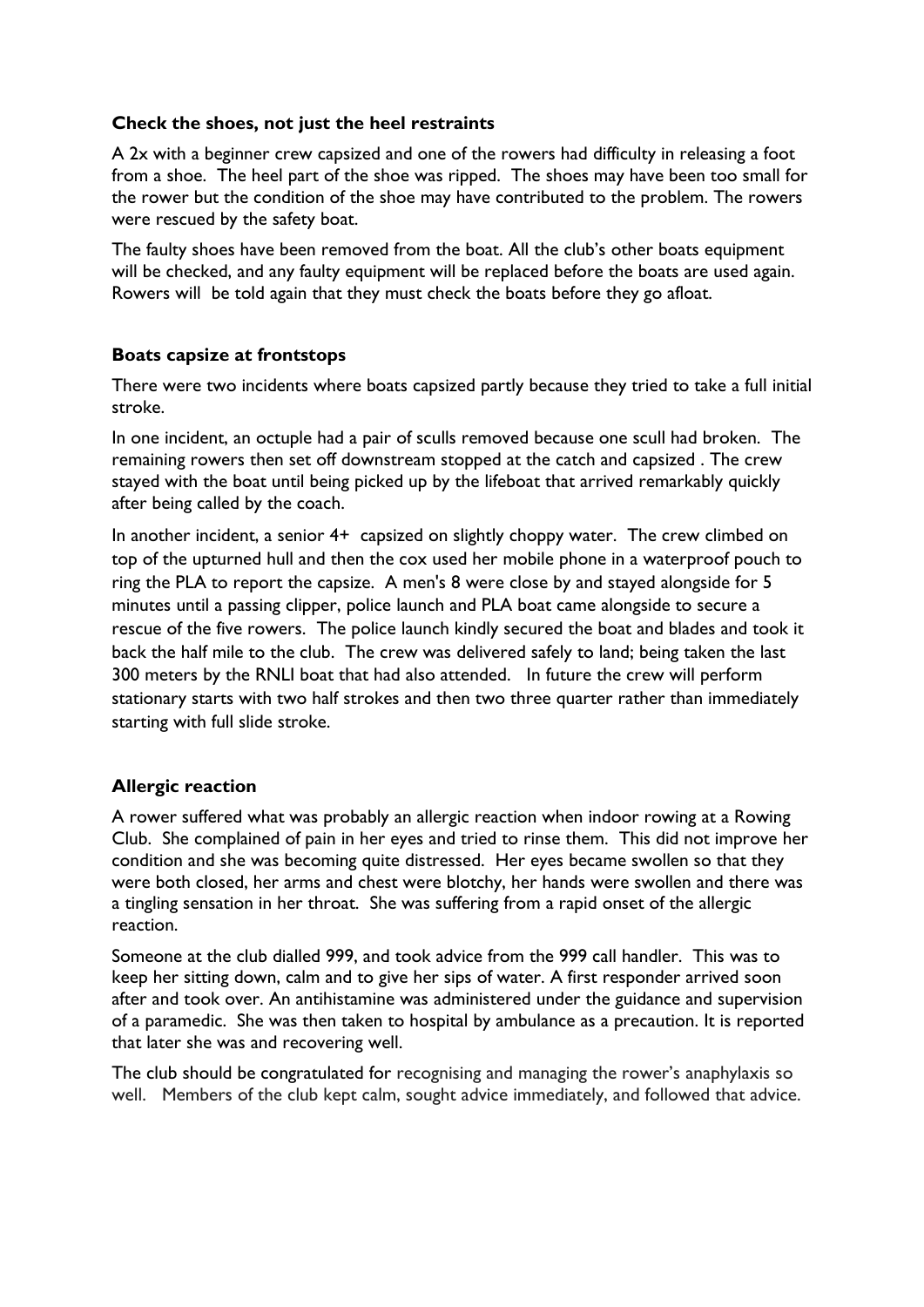#### **Two boats swamped in the same place on the same day**

In the first incident, a 4+ was swamped in rough conditions where the river meets the harbour mouth. The boat was beached, emptied, re-floated and rowed back to the boathouse.

Fifteen minutes later an 8 from the same club was swamped. The boat remained buoyant although under water. As crew manoeuvred it to return to the beach it encountered two incoming wave crests which caused the boat to snap. The boat remained attached through the backstay of a rigger. All 8 were able to row slowly and gradually back to shore as conditions improved closer to the beach.

## Watch Videos when you train indoors

Rowers can easily watch training and technique videos on their smartphones when they are using their Concept2 machines. Simply fit a Smartphone cradle on top of the monitor and fit the smartphone into the cradle. The cradles are available [here](https://www.concept2.co.uk/indoor-rowers/accessories/smartphone-cradle) and cost  $\pounds$ 5 plus shipping.

There are good videos on the British Rowing Go Row Indoor site as follows:-

- **British Rowing [Technique](https://www.britishrowing.org/indoor-rowing/go-row-indoor/how-to-indoor-row/british-rowing-technique/)**
- Go Row Indoor 20 minute [workout](https://www.youtube.com/watch?v=st_AakadXdk) class
- Go Row Indoor 20 minute [workout](https://www.youtube.com/watch?v=THuWp4-pbYs) #1
- Go Row Indoor 20 minute [workout](https://www.youtube.com/watch?v=oX8s2T6BhoY&) #2
- Go Row Indoor 20 minute [workout](https://www.youtube.com/watch?v=HYyvDwfYXJk&) #3
- Go Row Indoor 20 minute [workout](https://www.youtube.com/watch?v=-T3SwzTcLt4&list=PLJKYUSBLszJL9VOK0ETuZ4gO0xvv9cnZa&) #4
- Go Row Indoor 20 minute [workout](https://www.youtube.com/watch?v=ndFhHh68-B0&list=PLJKYUSBLszJL9VOK0ETuZ4gO0xvv9cnZa&) #5
- Go Row Indoor 20 minute [workout](https://www.youtube.com/watch?v=7SJ9RIqN_5Y&list=PLJKYUSBLszJL9VOK0ETuZ4gO0xvv9cnZa&) #7

Take care to start each video at the beginning.

The Go Row Indoor Workout page can be accessed using the QR code opposite.



#### News from the RNLI

The Royal National Lifeboat Institution has curtailed its face to face Lifejacket Clinics for the duration of the pandemic and has issued a video on How to Check and [Maintain](https://rnli.org/video-player/ECEA680A-5188-468C-9A0B90E770C0E026?fbclid=IwAR11BCbR62JPDxGPgffC3XRGqvGEHv9o3YFHG9dvw9xRVShNHzTpXPhpiBw) Your [Lifejacket.](https://rnli.org/video-player/ECEA680A-5188-468C-9A0B90E770C0E026?fbclid=IwAR11BCbR62JPDxGPgffC3XRGqvGEHv9o3YFHG9dvw9xRVShNHzTpXPhpiBw) Please refer to this video and check any lifejackets that you have at home.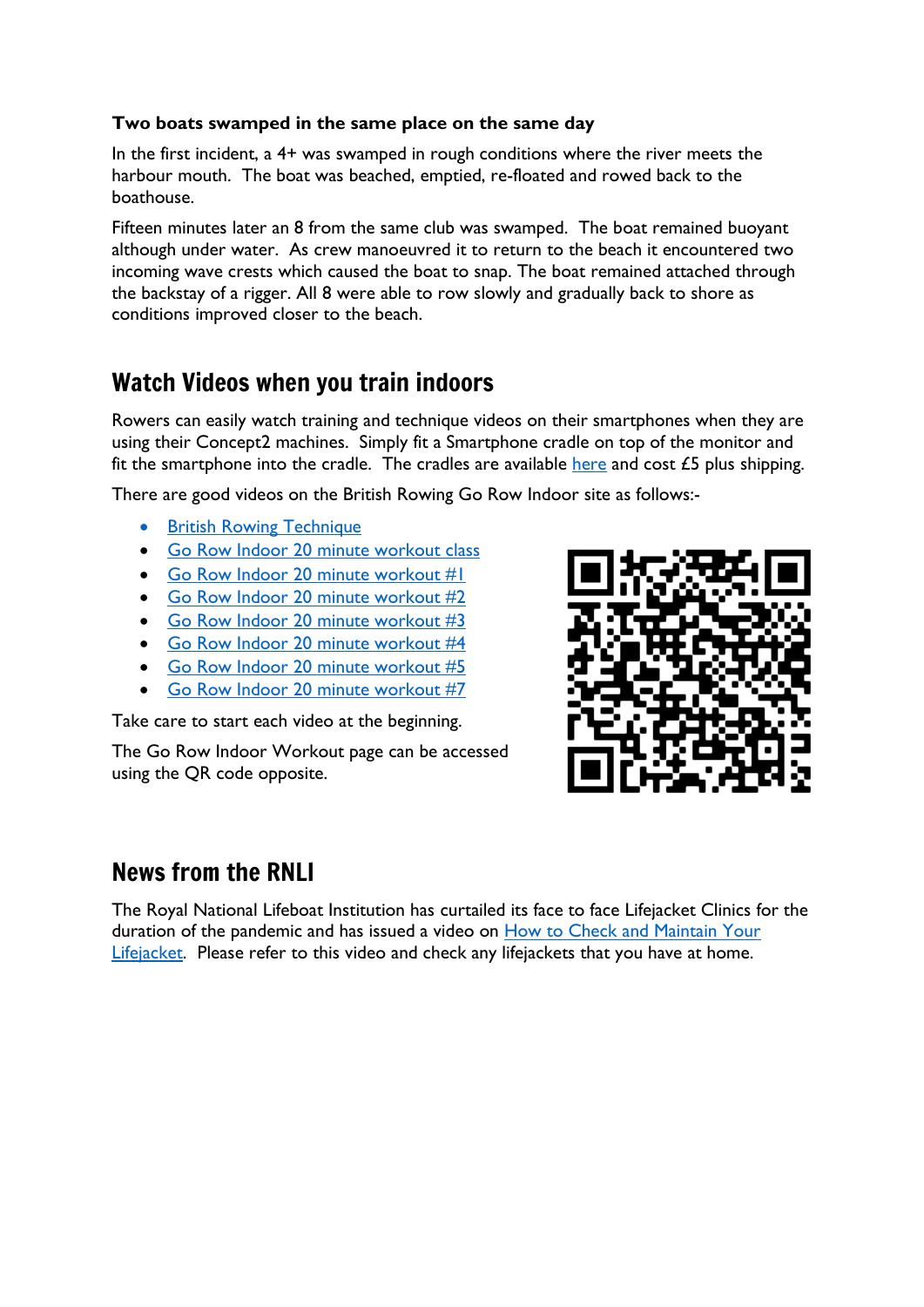#### Capsize Drill questions

There were two enquiries about the capsize and recovery drill. In one the question related to doing the drill in a river rather than in a pool as it was felt that doing it in the river was more realistic. The response was that it all depends on the conditions where you row and the content of the drill. Providing the capsize drill on the river covers:-

- getting free of the boat
- getting out of the water and
- getting off the water

then it should be OK. Getting out of the water generally means getting climbing on top of the inverted boat.

If the river is narrow and shallow then wading ashore may be sufficient. Swimming with the boat is rarely a good option but climbing on top of the boat and using the hands to paddle to safety is always good. If buddy rescue is also practised (both rescuing and being rescued) then that would be perfect.

The other question was based on the difficulty of completing a capsize drill with 100+ first year rowers at a school, using a swimming pool. The process currently followed is for the drill to consist of two phases - one where boys capsize without blades (with two boys in the water to supervise), then a second phase where they simulate a real capsize with blades. The key point of emphasis is that in almost all circumstances boys must stay with the boat after a capsize. The aim of the drill is to give boys confidence in the event of a capsize (both when underwater and when in the water after a capsize).

It was recommended that rowers are encouraged not to swim with the boat, this may be safe in the pool but is dangerous under real rowing conditions.

There is further guidance in section 3.7 of [RowSafe.](https://www.britishrowing.org/about-us/policies-guidance/rowsafe/)

At our most recent Capsize and Recovery course we had a former Greek National Rowing Squad athlete who weighed about 130kg. He was concerned that he may be too heavy for the 1x that we were using. He was so heavy that he would not be able to row far in it but it did support him in the water (although it was largely swamped), he was able to complete a buddy rescue, and then capsize the boat and climb onto the inverted boat and paddle it with his hands. There was no damage to the boat.

#### Online Safety Training Modules

The links to the free versions of the four online safety training modules no longer work. This is because the new version of RowHow does not allow direct access to these modules. BR members can find them by signing into RowHow and selecting Online Training, Safety. Non-members can access the training by creating a free BR account.

The Safety Page of the website is in the process of being updated.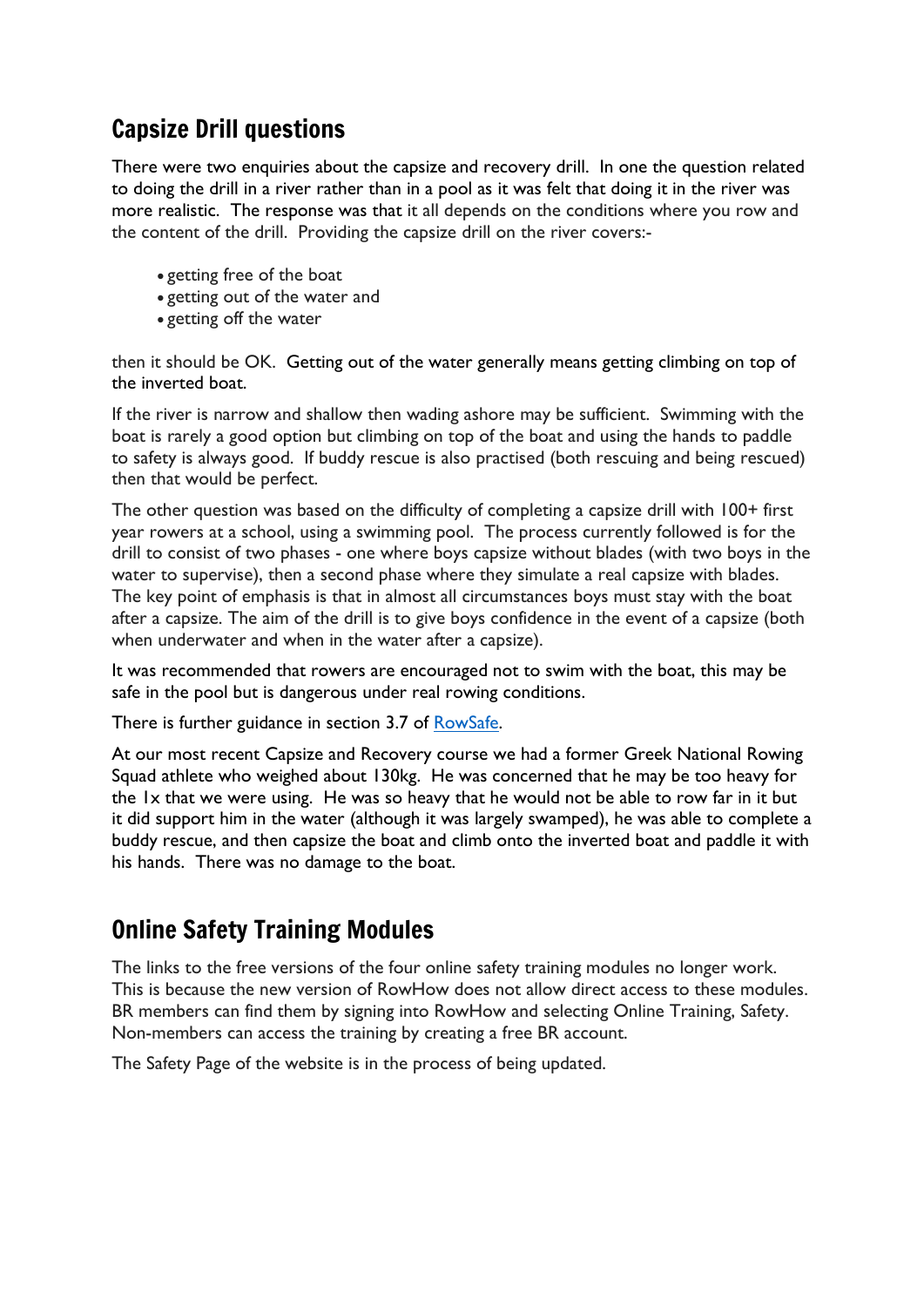# Coach with Epilepsy

A rower who has epilepsy who has rowed for four years, would now like to coach. She is on medication to control her epilepsy and understands that she cannot row. She would like to coach from a launch driven by someone else. She would wear an auto-inflation life jacket whilst being a second person in a high sided launch.

The response was that there is Medical Panel guidance on Rowing and Epilepsy [here.](https://www.britishrowing.org/knowledge/safety/health-and-fitness/rowing-and-epilepsy/) This advice is also contained in section 8.6.2 of RowSafe [here.](https://www.britishrowing.org/wp-content/uploads/2019/04/Row-Safe-April-2019-Chp-8.pdf)

As far as coaching from a launch driven by someone else is concerned then she should consider the safety implications. In effect, this means that she should do her own risk assessment. Factors to take into account should include:

- the advice on coaching afloat from your doctor or medical team (if they advise against it then follow that advice)
- the extent to which she can tell that she is going to have a seizure, can she get herself into a safe place in the boat in time?
- the frequency of her seizures
- the "severity" of her seizures, are they "grand mal" seizures, "petit mal" seizures or "absences" or something else
- the ability and willingness of the launch driver to cope if she have a seizure afloat
- the type and fitting of her lifejacket (see below)

The lifejacket may become a critical piece of equipment. I understand that people having an epileptic episode tend to exhale and therefore become less buoyant. Please ensure that the lifejacket is:-

- automatic but **not** one with a hydrostatic (pressure based) firing mechanism (these inflate when they are a metre or so below the surface)
- provides 150 Newtons or more of buoyancy
- in good condition (please see the Safety Alert entitled "Check your Lifejacket" [here\)](https://www.britishrowing.org/wp-content/uploads/2015/09/Safety-Alert-check-your-lifejacket.pdf)
- correctly fitted (please see the Safety Alert entitled "Lifejackets" [here\)](https://www.britishrowing.org/wp-content/uploads/2015/09/Safety-Alert-February-2015-Lifejackets.pdf)

# Lights in daylight

In a previous monthly report, I stated that:-

*'It had also been suggested that lights were an alternative to hi-vis kit; this is not the case. Lights work well in the dark and reduced visibility but not in daylight. Hi-vis is intended for daylight and dusk. Use lights and wear white above the waist if it is dark.'*

It has been suggested that flashing lights can be highly effective in daylight and a useful addition to the wearing of hi-viz kit. These are readily available as accessories for cyclists but may need to be used on their brightest setting. Lights with a '*Daylight Flash*' strobe effect, can be very effective.

There was also a comment on an incident report explaining that wearing white above the waist at night also aids conspicuity.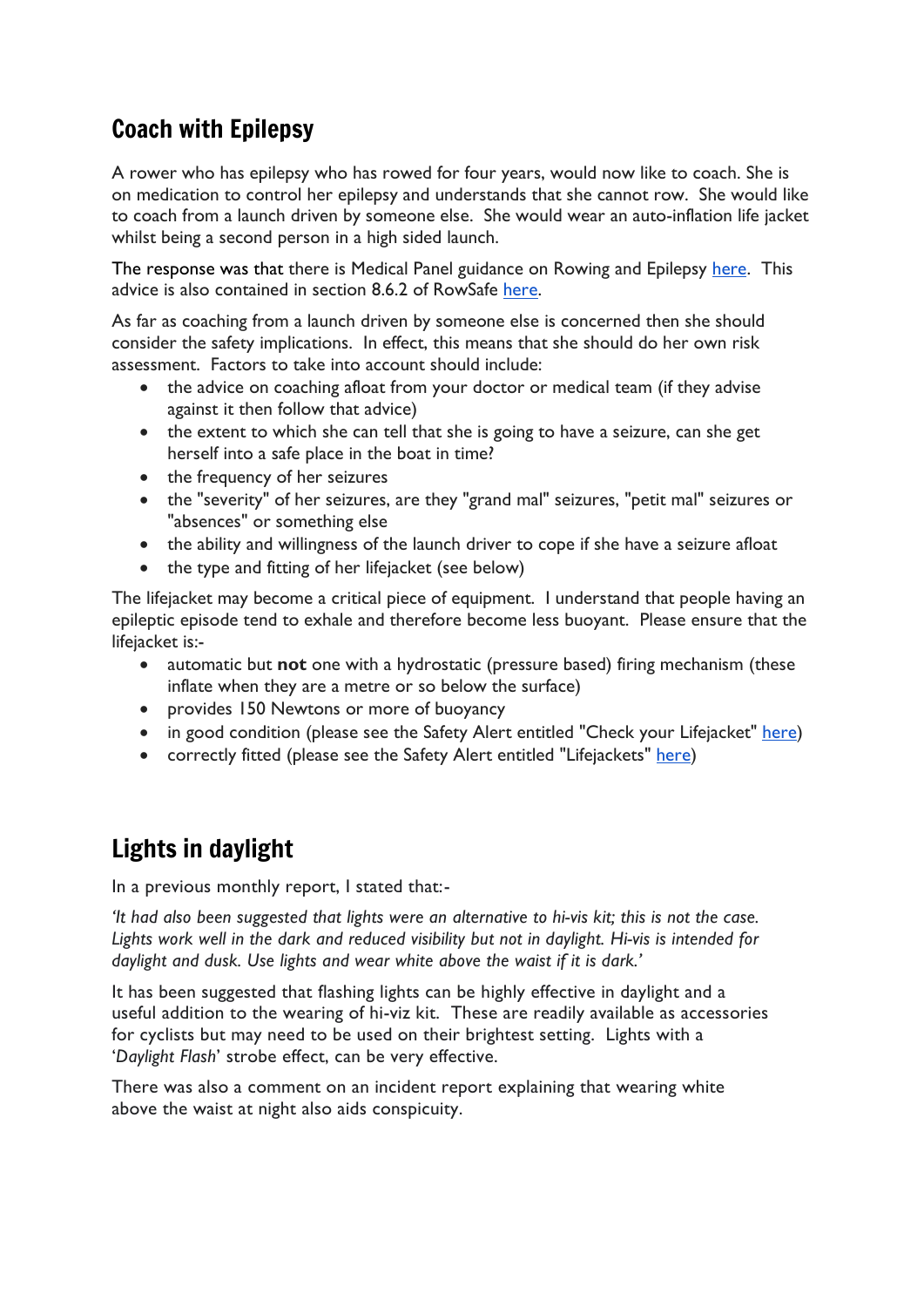#### Work with the CPGA

The Cornish Pilot Gig Association will hold a Virtual Rowing Championship following the decision to cancel the World Pilot Gig Championship and its advice to suspend all gig rowing activity, at all levels, as a result of the COVID-19 pandemic. The Virtual Rowing Championship will provide a focus for gig rowers and help them to maintain both their physical and mental health.

Information was provided on the recent cardiac arrests (or serious cardiac arrhythmias), including the one in March, when indoor rowing and the following advice was also provided.

"I do not want to recommend that everyone buy an AED just in case they collapse but if they are using a gym (if they can find one that is open) or other location where AEDs are available then it may help if a friend knows where it is. It would be much better to focus on prevention rather than *treatment. I have been taking advice and doing some work and the preliminary advice is for rowers to build up to a big event rather than try to deliver an exceptional performance on the day. Overexertion by rowers who have not acclimated to intense indoor rowing can be dangerous. I will probably expand on this in my next Monthly Report.*

*There is some guidance in the [Safety](https://www.britishrowing.org/wp-content/uploads/2020/03/Safety-Alert-Care-when-Indoor-Rowing-Feb-2020.pdf) Alert distributed last month. This links to progressive training plans on the British Rowing Indoor Rowing website. Please feel free to share this with your clubs and their members. "*

# Support for Incident Reporting

There was a suggestion that clubs who report the most incidents should not be congratulated for doing so because they were thought to be the most unsafe clubs. This is clearly misguided thinking.

We reward the clubs that report most incidents because we regard the reporting of incidents as a "good thing". Clubs that report the most incidents are recognised in this way because they have developed a culture where it is OK to share their issues openly so that others may learn from them. We would like all clubs to develop a similar culture.

I worry more about the clubs that do not report incidents because they have not developed a culture of openness and sharing. In my view, the least safe clubs are those that are not willing to share and those, if any, who would prefer to hide their issues. Reporting enhances the ability of all of us to learn and improve.

This issue was discussed briefly at a National Rowing Safety Committee meeting and there was strong support for the view that we should continue to encourage reporting and continue to reward the clubs that report most incidents.

# RowSafe 2020 update

The 2020 updates have been defined and provided so that the web version of RowSafe 2020 can be prepared. A presentation has been prepared describing the changes, this is included with this report and will be displayed in due course on the RowSafe page of the website. New versions of RowSafe are usually published in April but this year's may be a little late as this is an exceptional year for us all.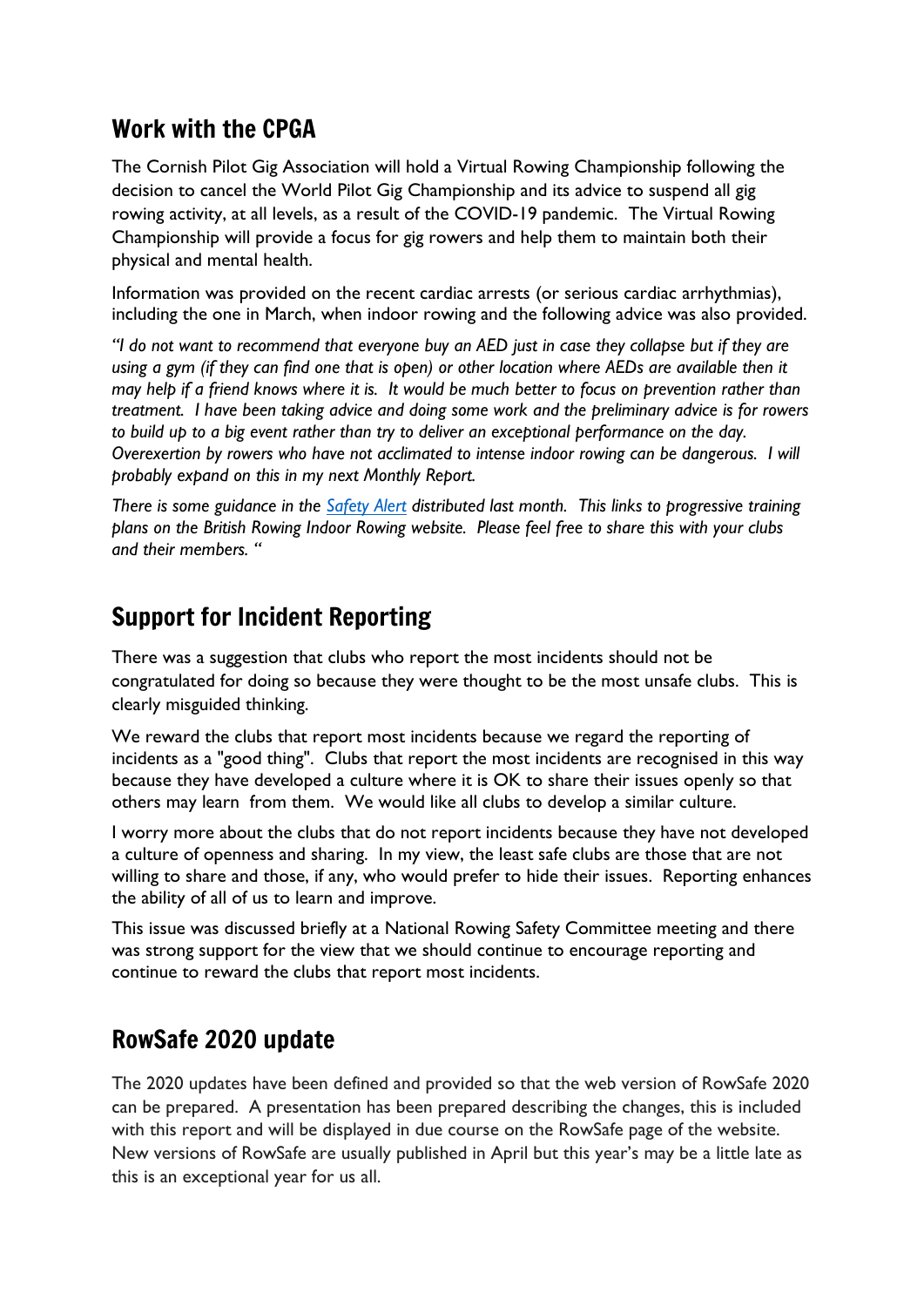## Carbon Monoxide (CO) in the Kitchen

There was an enquiry about a club that had undertaken a Gas Safety check for the building, having installed a new gas cooker. This resulted in a Warning Notice for exceeding the acceptable CO limit by 10%. Also the Engineer would not consider the kitchen as being for domestic use. As a result the failed on the extraction system not having a statutory auto interlock. The club is taking steps to resolve the problem.

This is not a topic that I often get involved with. I agreed to research this and include the relevant advice in the Club Hub Safety Guides.

## Master Trainers

There was reference in last month's report to a Master Trainer. This is a senior member of a gym's training staff and not a trainer of aged rowers. Master Trainers provide support and advice to other trainers in gyms and to gym users on fitness in general and on the safe and effective use of the equipment in gyms. British Rowing has provided extensive training on Indoor Rowing to Master Trainers.

#### WAID database research

I was invited to contribute to a Water Industry Database (WAID) research project by being interviewed online. WAID is a service developed by the [National](https://www.nationalwatersafety.org.uk/waid/) Water Safety Forum The [published](https://www.nationalwatersafety.org.uk/waid/reports-and-data/) annual reports and UK Drowning [Prevention](https://www.nationalwatersafety.org.uk/strategy/) Strategy are based upon the WAID dataset. The database focusses on drownings in UK inland and coastal waters.

"Drowning" is interpreted to mean death associated with immersion in water and includes deaths due to hypothermia due to water immersion. In 2018, the latest year for which data are available, there were 585 deaths of which 243 were suspected to be accidental and 232 were suspected suicides.

British Rowing does not contribute data to the WAID database because we have had no deaths in the water since March 2015.

The interview focussed on:-

- The British Rowing incident reporting system,
- The willingness of people to use the system,
- The blame free culture that British Rowing has developed,
- The analysis of data from the incident reporting system,
- The publication of these data and the analyses,
- The use of this information to identify opportunities for improvement,
- The publication of HRSA Monthly Reports and Safety Alerts,
- The training for rowers and coaches on cold water immersion and hyperthermia,
- The training of rowers on how to avoid capsizes and what to do it they do capsize,
- The use of lifejackets by coxes, people in launches and non-swimmers, and
- The contribution made by rowers in saving the lives of non-rowers who would otherwise drown.